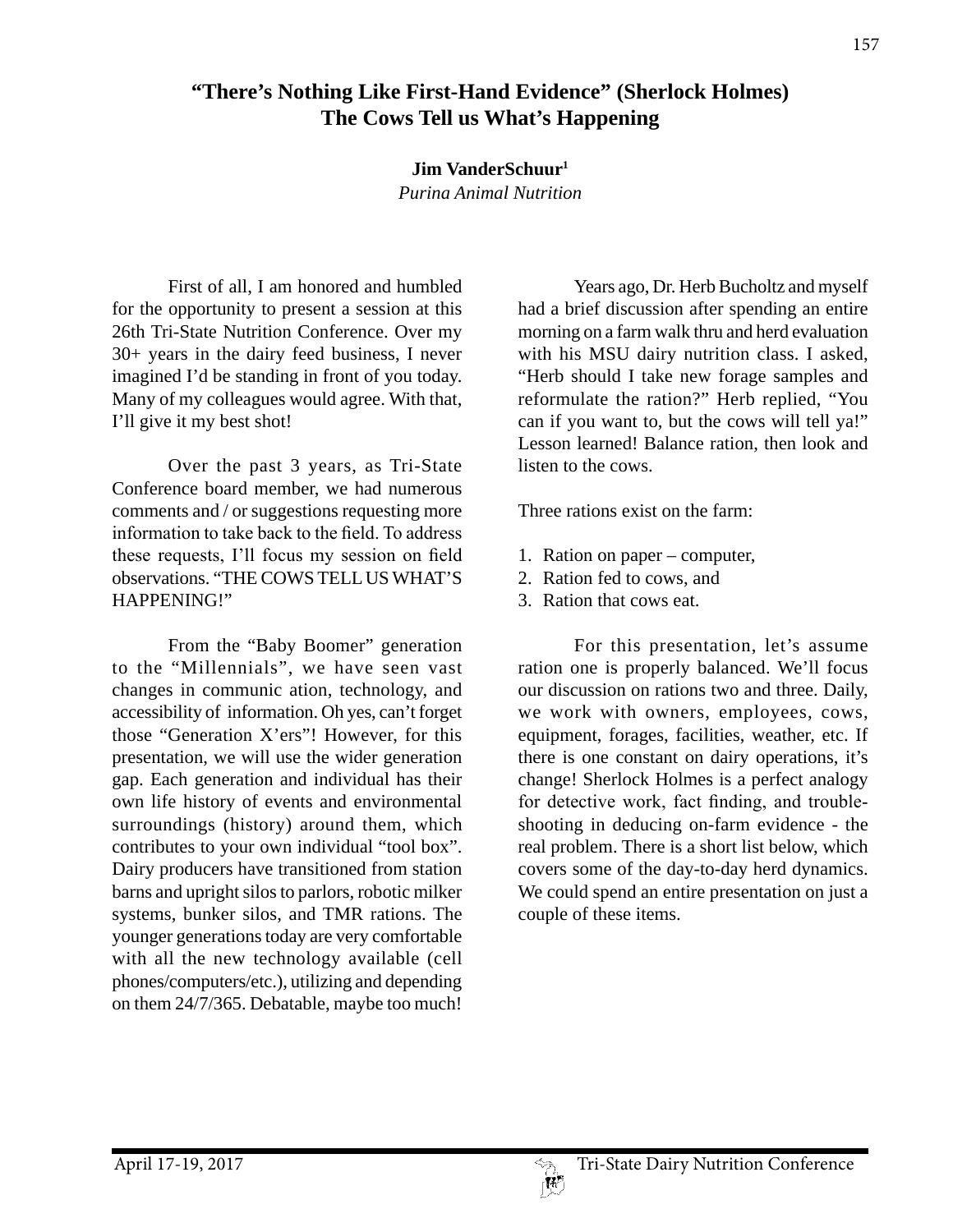- Producer goals
- Communication
- Employees
- Bunker/Forage management
- Feed bunk space/Push ups
- TMR access
- Equipment/Proper mixing
- Clean water and access
- Over crowding
- Group changes
- Production records
- Milking equipment/Milk components

However, to demonstrate the "Sherlock Holmes" detective approach, here are a few true stories from fellow colleagues and myself to illustrate what can/does affect cow behavior and performance.

Included is a checklist from a longtime friend and colleague titled, "When few and/or many cows are down" (Appendix A). It might be a little outdated, but it is still a good list for troubleshooting, observations, and detective work. Maybe it's not so elementary, my dear Watson!

# **Conclusion**

We spend hours on the computer balancing and re-balancing diets. Maybe rightfully so. My challenge is, "Are we allocating enough time for monitoring individual farm and cow herd dynamics?" Utilizing technology, such as video cameras, cell phones, and photos are excellent tools for on-farm detective work. LOOK AND LISTEN!

Always remember Dr. Herb Bucholtz's comment: "THE COWS WILL TELL YA!"

#### **References and Contributors**

Dr. Herb Bucholtz, Professor Emeritus, Michigan State University

Don Martell, Dairy Field Technical Specialist, Diamond V

Lauren Bush, Dairy Livestock Production Specialist, Purina Animal Nutrition

Dr. Brad Oldick, Dairy Tech Consultant, Purina Animal Nutrition

Matt Costigan, Calf and Heifer Specialist, Purina Animal Nutrition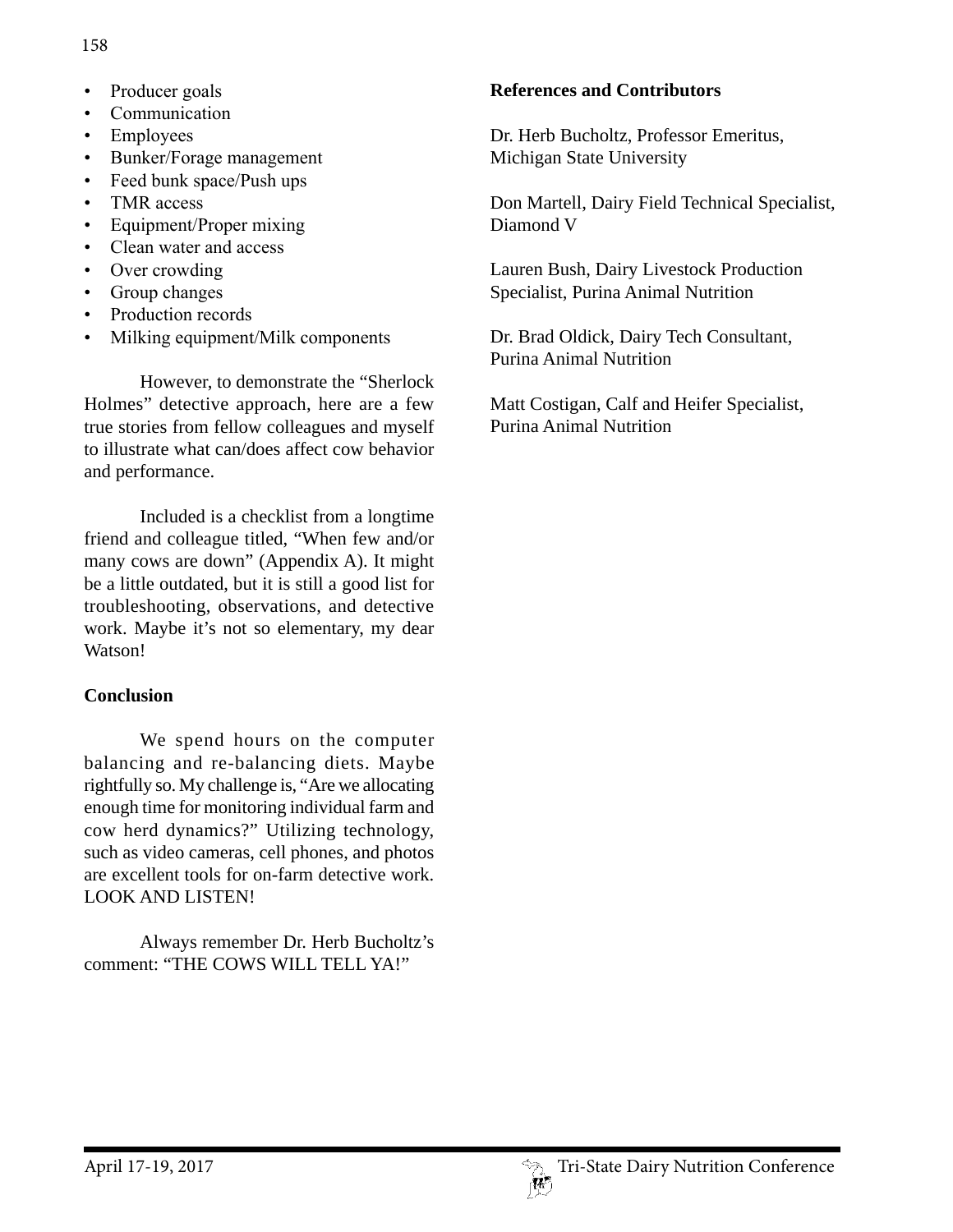# **Appendix A**

### **When Cows Are Down -- Look For:**

- 1. Mastitis
- 2. Group change since last test
- 3. Lame cows trimmed feed too short on some cows or some need trimming
- 4. Added cows no more bunk space
- 5. Late state lactation skipping milkings drying off these cows
- 6. Highest producing cows lacking nutrition - not challenge feeding
- 7. Cows in heat on test day
- 8. Start of disease problem dysentery foot rot - pink eye, etc.
- 9. Early stage lactation cows dropping off too short dry period - too long dry period - poor dry cow feeding program
- 10. Poor quality heifers added to milking herd
- 11. Had cows on show circuit just returned home - upset cows
- 12. Poor body condition
- 13. Rumen upset: slug feeding fine chopped forage - low fiber, etc.
- 14. Computer Feeder Grain Information not updated
- 15. McDonald's disease

# **When Many Cows Are Down - Look For:**

- 1. Mastitis
- 2. Drastic roughage changes (quantity quality - kind - moisture)
- 3. Disease present I.B.R., dysentry, lepto, etc.
- 4. Change of milking personnel
- 5. Change of feeder personnel
- 6. Too small milk lines or milking procedure - or equipment change
- 7. Added cows did not increase total pounds of feed
- 8. Drastic weather change hot or cold heat stress
- 9. Lack of water
- 10. Lack of salt
- 11. Electric short or stray voltage
- 12. Improper weighing of feed inaccurate or broken scales - weak scales
- 13. Computer or magnetic feeder ran out of feed - or not working properly - bad tags
- 14. Change from dry corn to high moisture corn and did not increase amount fed
- 15. Started feeding green chop or unfermented feed - direct cut - no wilting
- 16. Added cows no more bunk space
- 17. Wrong vacuum on milkers incomplete milking - poor ventilation
- 18. Ran out of concentrate
- 19. Reduced amount of concentrate fed due to an increase in concentrate price
- 20. New man cleaning yards disturbs cows for too long a time - less time to eat
- 21. Not consistent on milking times or interval - busy in fields, etc.
- 22. Not consistent on feeding times busy in fields, etc.
- 23. Change in sequence of feeding
- 24. Eliminated one or more feedings per day
- 25. Lack of good fly or pest control program
- 26. Lack of water in holding pens during milking - in extremely hot weather
- 27. Change in high moisture corn now buying poor quality high moisture or using up last of grain in silo
- 28. Turned cows out on pasture did not provide hay bunks - salt - mineral or water out on pasture (even if he did make these provisions, cows may still drop because we cannot control amount of pasture consumed and they eat less milking ration)
- 29. Feed bunk empty for more than 4 hours/ day
- 30. Feed bunks not cleaned regularly full of old feed
- 31. Improper body condition
- 32. Unpalatable ingredients or additives.